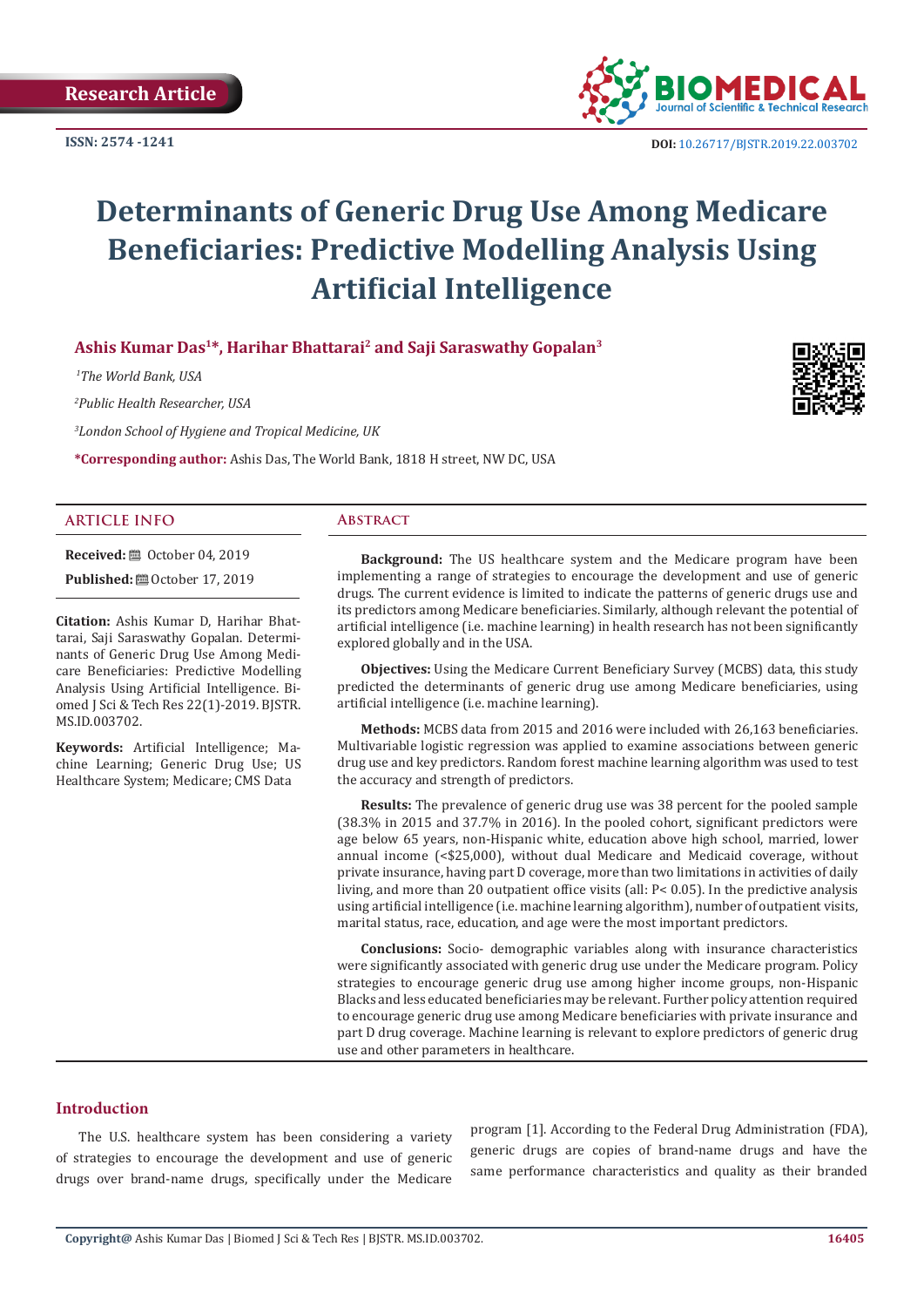counterparts [2]. Generic drugs' financial savings to the healthcare system is noticeable [1]. FDA reports that generic medications can cost, on average 80 to 85 percent less to patients than the brandname equivalents [2]. Even though generics share 89 percent of drugs dispensed, it only costs 26 percent of total drug costs in the U.S [1]. In 2016 alone, generics saved \$253 billion, while generics under Medicare saved \$77 billion (\$1,883 per enrollee) [1]. With such savings, it can be better invested in medical research and developing new treatments [1]. A recent study indicated that the use of generic medications was associated with comparable clinical outcomes to the use of branded counterparts, specifically for chronic conditions [3]. Under the Medicare Act, the policy approach is to encourage generic drug use. However, it does also cover branded drugs [4]. The Medicare Part D program entitles beneficiaries with branded drug coverage through a stand-alone Medicare Part D Prescription Drug Plan (PDP) or a Medicare Advantage Prescription Drug plan [4]. If a brand-name medication is medically necessary, the out-of-pocket to the patients can be higher depending on their drug plan's payment structure [4]. Medicare prescription drug plans place drugs into different payment "tiers" with varied costs for each tier [4]. Higher tiers typically have higher co-payments and/or coinsurance costs[4]. In addition, every Medicare Prescription Drug Plan categorizes its covered drugs independently [4].

Promoting generic substitution is known to fetch substantial savings in the Medicare drug benefit program [5]. According to the U.S. Department of Health and Human Services (HHS), the use of generic drugs could have saved \$3 billion for the Medicare Part D program in 2016 [6]. Furthermore, if the substitution of generic drugs works program-wide, the Part D could potentially save \$5.9 billion a year [6]. CMS reported that although 90% of prescriptions dispensed in the U.S. are for generic drugs, Medicare Part D beneficiaries spent \$1.1 billion in 2016 alone on out-of-pocket for branded drugs with generic equivalents [7]. While there are indications that the chance to fill a generic drug is more under the Medicare plans, not much is known about the prevalence of generic drug use and its predictors among Medicare beneficiaries. Knowing the predictors of generic drug use would have policy implications, especially when the Medicare program changes from time to time [8]. The scope of artificial intelligence (AI) has been widely recognized in the US healthcare system and under Medicare [9]. AI integrates the scientific principles of philosophy, mathematics and computer science to understand and develop systems that display and emulate properties of human intelligence [10]. AI is a branch of computer science which enables creation of machines that work and react like human intelligence with training, supervision or automation mode [11]. These machines can complement or replace human intelligence and skills in a healthcare setting. However, AI has been widely discussed as a supporting tool to replace human skills to enhance availability and quality of healthcare through disruptive technology [12]. The potential of AI has not been widely explored for data exploration and research [13].

When it comes to health research, machine learning is the most recognized AI tool. Machine learning uses algorithms and a wide range of statistical models to learn associations of predictive power from examples in data [10]. It has an incredible pattern recognizing ability in big and raw data sets. This identification of patterns helps in knowing healthcare seeking patterns and quality and their determinants in complex healthcare systems. Machine learning thus helps quick decision making without much costs and time. It should be noted that although machine learning is one of the most tangible manifestation of AI with a wider scope in healthcare research, it is still an emerging concept in health research globally and in the USA [14].

# **Objectives**

The objectives of the study were two-fold. First, using the Medicare Current Beneficiary Survey (MCBS) data, it quantified the national prevalence of generic drug use among Medicare beneficiaries. Secondly, it identified the predictors of generic drug use among such populations through the application of artificial intelligence (i.e. machine learning). In short, this study tried to generate novel evidence on generic drug use among Medicare beneficiaries and also tried to apply machine learning in complex Medicare data for predictive modelling.

# **Materials and Methods**

## **Data Source**

The data were obtained from the 2015 and 2016 Medicare Current Beneficiary Survey (MCBS) conducted by the Center for Medicare and Medicaid Services (CMS), which includes nationally representative sample of the Medicare population [15]. The survey collects information from community dwelling Medicare beneficiaries on self-reported socio-demographics, health status, health behaviors, as well as health insurance, utilization, and access to care. In 2015, there were 12,311 Medicare beneficiaries in the survey sample representing a weighted sample of 52.4 million beneficiaries, whereas there were 12,852 survey beneficiaries in 2016 representing a weighted sample of 53.5 million. Thus, our total sample was 25,163 beneficiaries across both survey years.

#### **Outcome Variable**

A binary dependent variable - use of generic drug - was created for the analysis. In the MCBS data, an item "ever asked for generic drug" was collected with three possible responses - "never", "sometimes" and "often". We recoded the responses "sometimes" and "often" to "ever", creating a dichotomous variable for generic drug use to either "ever" or "never".

#### **Predictors**

Demographic, socio-economic, insurance, health status and healthcare utilization variables were used as predictors. Demographic predictors included gender, race, age, and marital status. Gender was a binary variable consisting of males and females. Race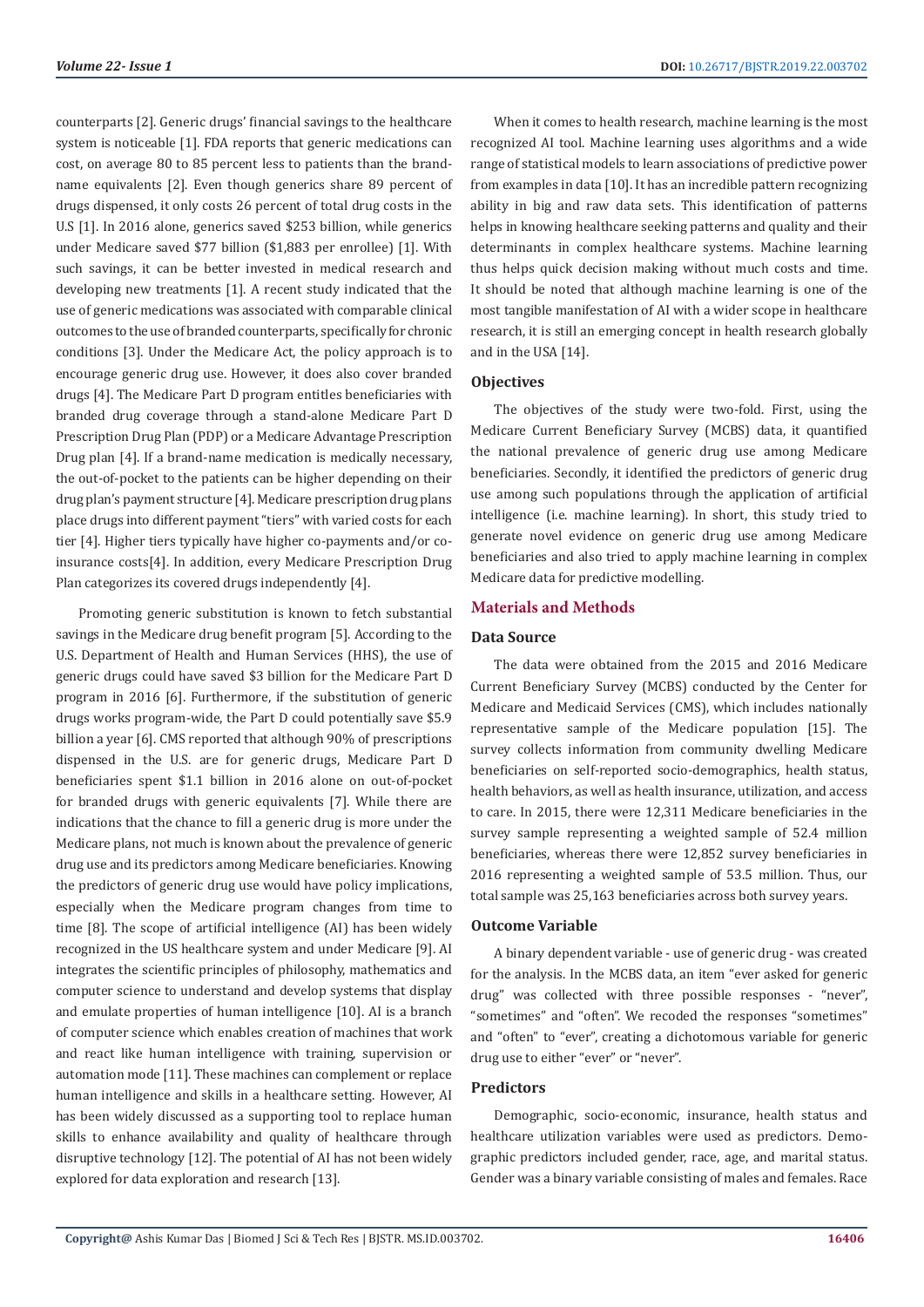included four categories – "non-Hispanic whites", "non-Hispanic blacks", "Hispanics" and "others". There were three age groups – below 65 years, 65 to 75 years, and above 75 years. Marital status consisted of four categories – "married", "widowed", "divorced/ separated", and "never married". Socio-economic predictors were education, annual income, and place of stay. There were three education categories – "less than high school", "high school or vocational, technical, business, etc.", and "more than high school". Annual income was dichotomized creating income below and above \$25,000. Place of stay was also a binary variable of respondents from metro and non-metro regions. Insurance predictors consisted of dual coverage (Medicare and Medicaid), whether plan covered drugs, Part D coverage, and enrollment in Medicare Advantage and private insurance. All insurance predictors were binary variables with "yes" or "no" responses. Number of limitations in activities of daily living (ADLs) was the health status predictor. ADLs are limitations to caring for the self as a result of a health or physical issue. Caring for the self includes activities such as bathing, showering, dressing up, eating, getting in or out of bed or chairs, or using toilets. ADL predictor was coded as three responses – none, one, and two or more. Healthcare utilization predictors were number of outpatient office visits, and number of inpatient stays. Both outpatient office visit and inpatient stay variables were categorized into six responses – "no office visit", "1 to 5 office visits", "6 to 10 office visits", "11 to 15 office visits", "16 to 20 office visits", and "21 or more office visits".

#### **Statistical Methods**

Descriptive analyses conducted for the predictors and the sample characteristics were presented by sub-groups under each predictor as weighted proportions. Correlation was tested among all predictors with the Pearson's correlation coefficient. Enrollment in the Medicare Advantage Plan was highly correlated with outpatient visits (correlation coefficient -0.66) and private insurance (correlation coefficient -0.83). Thus, enrollment in the Medicare Advantage Plan was dropped from the list of predictors. Bivariable analyses were performed using Rao-Scott tests to demonstrate possible associations between the dependent variable and predictors [16]. Separate Rao-Scott tests were conducted by year cohort (2015 and 2016) and for the pooled cohort. Associations between generic drug use and predictors (demographic, socioeconomic, insurance, and healthcare utilization) were estimated using a multivariable logistic regression model. Associations were considered statistically significant if the p-value was below 0.05. All estimates were weighted by using sample weights to represent the population of all ''ever-enrolled'' Medicare beneficiaries. Artificial intelligence through a machine learning algorithm was used to improve the predictive modelling for the predictors of generic drug use [9]. We used an ensemble model (random forest) to predict the outcome. Random forest is a supervised machine learning algorithm which uses a combination of decision trees [17]. Decision trees consist of recursively partitioning the inputs (predictors).

The algorithm sequentially fits new attributes to predict the output. In our model, an ensemble of 501 decision trees was used

and trees were extended up to a maximum depth of 10. First, the random forest model was trained on 80% of the observations and was validated on the remaining 20% of observations for predictive strength. A ten-fold cross-validation of the data was performed where the data was split into 80% training and 20% test observations randomly ten times, and the average of these ten splits was taken as the final prediction estimate. We tested three random forest models on the pooled cohort sample based on different variable selection. In the first model, generic drug use was predicted against socio-demographic variables. The second model utilized health utilization and insurance predictors, while the third model utilized all socio-demographic, health utilization, and insurance predictors. The models were evaluated with accuracy, sensitivity (ratio of correctly predicted positive observations to all actual positives) and specificity of prediction (ratio of correctly predicted negative observations to the total of all actual negatives) along with receiver operating characteristics (ROC) curve and area under ROC curve (AUC). Finally, relative contributions of the predictors were estimated with relative decrease in Gini index. All statistical analyses were performed with Stata 15 software and R programming language [18,19].

#### **Results**

#### **Participants**

As shown in the Table 1, there were 12,311 and 12,852 respondents in 2015 and 2016 cohorts respectively with a combined population of 25,163 respondents. The gender distribution was similar across the cohorts with females representing 54 percent of the sample (54.8% in 2015, 54.2% in 2016 and 54.5% in pooled sample). Around half of the sample belonged to the age group of 65 to 75 years, while about two-thirds were above 75 years. A vast majority of respondents were non-Hispanic whites (73.9% in 2015, 74.7% in 2016 and 74.3% in pooled cohort). Relatively higher number of respondents had an annual income of more than \$25,000 (59.5% in 2015, 61% in 2016 and 60.3% pooled cohort). Most of the respondents belonged to metro regions. Slightly lower than 50% respondents reported having above high school level education (47.4% in 2015, 49.8% in 2016 and 48.6% in pooled cohort), while around one-third reported high school education. More than a half were married and had no limitations in activities of daily living. In terms of insurance coverage, more than 80% did not have dual Medicare and Medicaid coverage and close to threefourths had Part D coverage. While more than half (54.8% in 2015, 54.2% in 2016 and 54.5% in pooled cohort) had private insurance, about a third were enrolled in the Medicare Advantage plans. About two-thirds had drugs covered under their plans (65.5% in 2015, 66.6% in 2016 and 66.1% in pooled cohort). Descriptive data Table 2 presents results from the bivariable analyses where the outcome (asking for generic drugs) was compared by various socio-demographic and health utilization variables. Overall, 38.3% of respondents in 2015 cohort and 37.7% in 2016 cohort reported the use of generic drugs. More males asked for generic drugs than females in the 2015 cohort, whereas the gender distribution was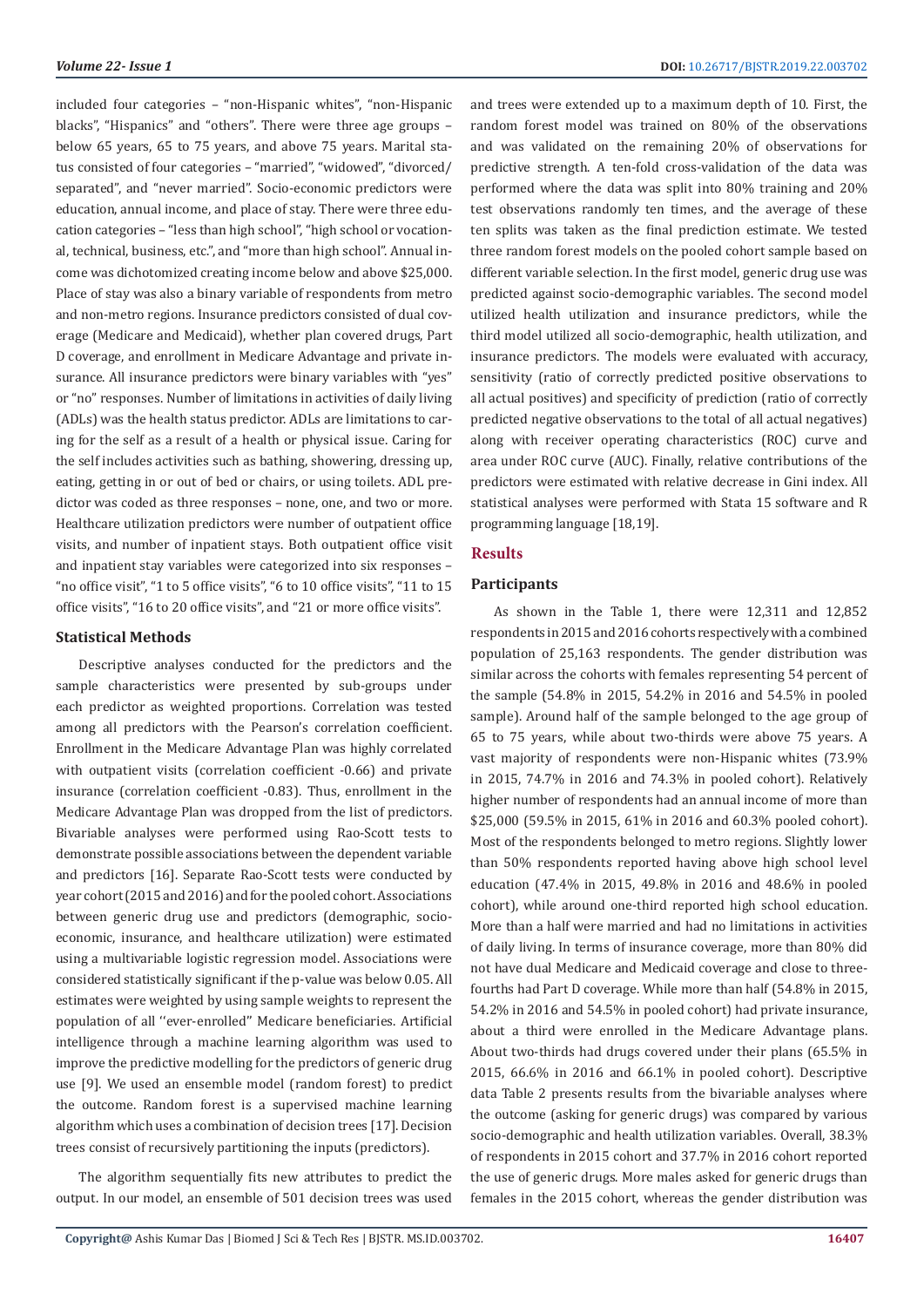reversed in the 2016 cohort in favor of females. Significantly higher proportions of respondents from the 65 to 75 years age group asked for generic drugs across the cohorts (P<0.001).

| Table 1: Socio-demographic characteristics of the sample. |  |
|-----------------------------------------------------------|--|
|-----------------------------------------------------------|--|

|                    | <b>Cohorts</b> |             |              |  |  |  |  |
|--------------------|----------------|-------------|--------------|--|--|--|--|
| Variable           | 2015           | 2016        | <b>Total</b> |  |  |  |  |
|                    | $n=12311$      | $n = 12852$ | $n = 25163$  |  |  |  |  |
| Gender             |                |             |              |  |  |  |  |
| Male               | 45.2           | 45.8        | 45.5         |  |  |  |  |
| Female             | 54.8           | 54.2        | 54.5         |  |  |  |  |
| Age group, years   |                |             |              |  |  |  |  |
| <65                | 16.3           | 15.7        | 16.0         |  |  |  |  |
| 65-75              | 49.4           | 50.4        | 49.9         |  |  |  |  |
| >75                | 34.4           | 33.9        | 34.1         |  |  |  |  |
| Race               |                |             |              |  |  |  |  |
| Non-Hispanic White | 73.9           | 74.7        | 74.3         |  |  |  |  |
| Non-Hispanic Black | 9.6            | 9.8         | 9.7          |  |  |  |  |
| Hispanic           | 9.3            | 8.4         | 8.9          |  |  |  |  |
| Other              | 7.1            | 7.1         | 7.1          |  |  |  |  |
| Income, annual     |                |             |              |  |  |  |  |
| $<$ \$25,000       | 40.5           | 39.0        | 39.7         |  |  |  |  |
| > \$25,000         | 59.5           | 61.0        | 60.3         |  |  |  |  |
| Metro region       |                |             |              |  |  |  |  |
| Metro              | 79.6           | 79.8        | 79.7         |  |  |  |  |
| Non-metro          | 20.4           | 20.2        | 20.3         |  |  |  |  |
| <b>Education</b>   |                |             |              |  |  |  |  |
| No high school     | 17.2           | 16.7        | 16.9         |  |  |  |  |
| High school        | 35.4           | 33.5        | 34.4         |  |  |  |  |
| Above high school  | 47.4           | 49.8        | 48.6         |  |  |  |  |

| <b>Marital status</b>                      |      |      |      |
|--------------------------------------------|------|------|------|
| Married                                    | 53.5 | 53.7 | 53.6 |
| Widowed                                    | 20.9 | 20.0 | 20.4 |
| Divorced/separated                         | 16.9 | 17.5 | 17.2 |
| Never Married                              | 8.8  | 8.8  | 8.8  |
| <b>No. of ADLs</b>                         |      |      |      |
| 0                                          | 53.0 | 56.9 | 55.0 |
| $\mathbf{1}$                               | 11.9 | 13.3 | 12.7 |
| $>=2$                                      | 35.1 | 29.7 | 32.4 |
| Dual coverage (Medi-<br>care and Medicaid) |      |      |      |
| No                                         | 81.7 | 82.0 | 81.8 |
| <b>Yes</b>                                 | 18.3 | 18.0 | 18.2 |
| Part D coverage                            |      |      |      |
| No                                         | 25.2 | 25.1 | 25.1 |
| <b>Yes</b>                                 | 74.8 | 74.9 | 74.9 |
| Has private insurance                      |      |      |      |
| No                                         | 47.1 | 48.1 | 47.6 |
| <b>Yes</b>                                 | 52.9 | 51.9 | 52.4 |
| <b>Enrolled in Medicare</b><br>Advantage   |      |      |      |
| No                                         | 64.7 | 63.8 | 64.3 |
| <b>Yes</b>                                 | 35.3 | 36.2 | 35.7 |
| Plan covers drugs                          |      |      |      |
| No                                         | 34.5 | 33.4 | 34.0 |
| Yes                                        | 65.5 | 66.6 | 66.1 |
| Year                                       |      |      |      |
| 2015                                       |      |      | 49.4 |
| 2016                                       |      |      | 50.6 |
|                                            |      |      |      |

**Table 2:** Prevalence of generic drug use among Medicare beneficiaries.

|                    | <b>Cohorts</b> |           |           |           |              |           |
|--------------------|----------------|-----------|-----------|-----------|--------------|-----------|
| Variable           | 2015           | Rao-Scott | 2016      | Rao-Scott | <b>Total</b> | Rao-Scott |
|                    | $n = 12311$    | (p)       | $n=12852$ | (p)       | $n = 25163$  | (p)       |
| Gender             |                |           |           |           |              |           |
| Male               | 39.1           | 0.222     | 37.1      | 0.224     | 38.1         | 0.851     |
| Female             | 37.6           |           | 38.3      |           | 37.9         |           |
| Age group, years   |                |           |           |           |              |           |
| < 65               | 39.5           | < 0.001   | 37.8      | < 0.001   | 38.7         | < 0.001   |
| 65-75              | 41.2           |           | 40.3      |           | 40.7         |           |
| >75                | 33.6           |           | 33.9      |           | 33.8         |           |
| Race               |                |           |           |           |              |           |
| Non-Hispanic White | 41.8           | < 0.001   | 40.6      | < 0.001   | 41.2         | < 0.001   |
| Non-Hispanic Black | 25.6           |           | 28.0      |           | 26.8         |           |
| Hispanic           | 26.4           |           | 25.9      |           | 26.1         |           |
| Other              | 35.0           |           | 35.3      |           | 35.2         |           |
| Income, annual     |                |           |           |           |              |           |
| $<$ \$25,000       | 33.0           | < 0.001   | 31.8      | < 0.001   | 32.4         | < 0.001   |
| > \$25,000         | 41.9           |           | 41.6      |           | 41.7         |           |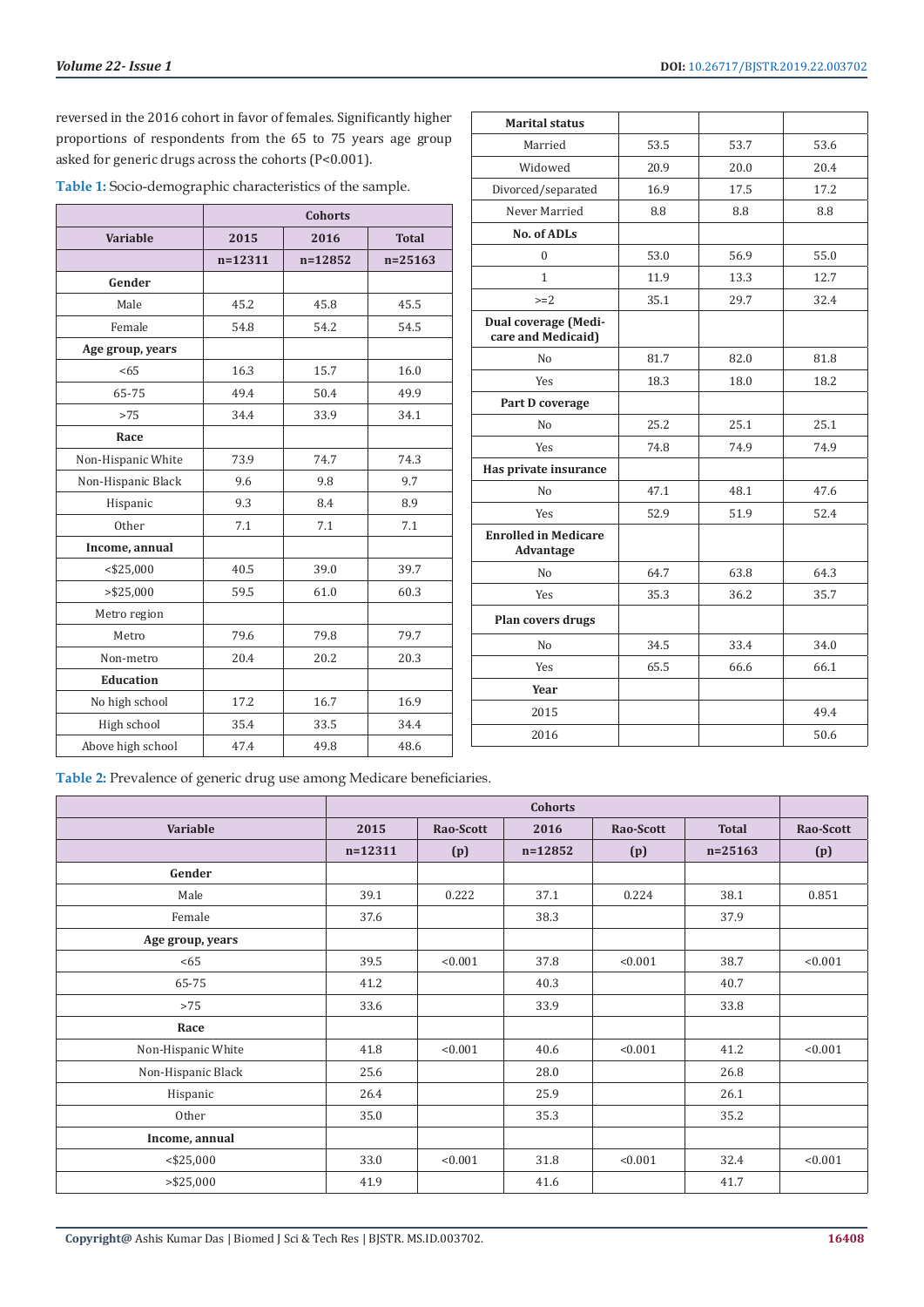| Metro region                          |      |         |      |         |      |         |
|---------------------------------------|------|---------|------|---------|------|---------|
| Metro                                 | 38.4 | 0.790   | 37.7 | 0.957   | 38.1 | 0.908   |
| Non-metro                             | 37.9 |         | 37.8 |         | 37.9 |         |
| <b>Education</b>                      |      |         |      |         |      |         |
| No high school                        | 27.5 | < 0.001 | 28.2 | < 0.001 | 27.8 | < 0.001 |
| High school                           | 38.6 |         | 36.3 |         | 37.4 |         |
| Above high school                     | 42.1 |         | 42.0 |         | 42.0 |         |
| <b>Marital status</b>                 |      |         |      |         |      |         |
| Married                               | 42.7 | < 0.001 | 41.9 | < 0.001 | 42.3 | < 0.001 |
| Widowed                               | 33.5 |         | 33.2 |         | 33.3 |         |
| Divorced/separated                    | 34.5 |         | 35.6 |         | 35.0 |         |
| Never Married                         | 30.2 |         | 26.7 |         | 28.4 |         |
| No. of ADLs                           |      |         |      |         |      |         |
| $\boldsymbol{0}$                      | 37.3 | 0.062   | 36.7 | 0.046   | 37.0 | 0.059   |
| $\mathbf{1}$                          | 36.9 |         | 40.7 |         | 38.9 |         |
| $>=2$                                 | 40.3 |         | 38.3 |         | 39.4 |         |
| Dual coverage (Medicare and Medicaid) |      |         |      |         |      |         |
| No                                    | 41.0 | < 0.001 | 40.3 | < 0.001 | 40.6 | < 0.001 |
| Yes                                   | 26.2 |         | 26.1 |         | 26.1 |         |
| Part D coverage                       |      |         |      |         |      |         |
| No                                    | 36.2 | 0.079   | 35.6 | 0.034   | 35.9 | 0.016   |
| Yes                                   | 39.0 |         | 38.5 |         | 38.7 |         |
| Has private insurance                 |      |         |      |         |      |         |
| No                                    | 34.1 | < 0.001 | 33.7 | < 0.001 | 33.9 | < 0.001 |
| Yes                                   | 42.0 |         | 41.5 |         | 41.8 |         |
| <b>Enrolled in Medicare Advantage</b> |      |         |      |         |      |         |
| No                                    | 39.8 | 0.001   | 39.1 | 0.001   | 39.5 | < 0.001 |
| Yes                                   | 35.5 |         | 35.3 |         | 35.4 |         |
| <b>Cohorts</b>                        |      |         |      |         |      |         |
| No                                    | 43.0 | 0.001   | 43.7 | 0.001   | 43.3 | < 0.001 |
| Yes                                   | 38.2 |         | 36.8 |         | 37.5 |         |
| Year                                  |      |         |      |         |      |         |
| 2015                                  |      |         |      |         | 38.3 | 0.511   |
| 2016                                  |      |         |      |         | 37.7 |         |
| <b>Total</b>                          | 38.3 |         | 37.7 |         | 38.0 |         |

Non-Hispanic whites, respondents with higher income and above high school level education were more likely to use generic drugs (P<0.001). All insurance related predictors were significantly associated with generic drug use. A higher proportion of respondents without dual coverage, who were not enrolled in the Medicare Advantage plans and had no plans for covering drugs were likely to use generic drugs. On the other hand, more respondents with Part D coverage and private insurance were likely to ask for generic drugs. Except for Part D coverage, the bivariable results were similar in both 2015 and 2016 cohorts. Table 3 shows the socio-demographic, health, and insurance utilization factors associated with generic drug use among Medicare beneficiaries through multivariable logistic analysis. In the 2015 cohort, below 65 years, male, non-Hispanic whites, education above high school, married,

having lower annual income (<\$25,000), without dual coverage, without private insurance, with Part D coverage, having more than two limitations in activities of daily living, and more than 20 outpatient office visits were significantly (all: P< 0.05) associated with higher odds of generic drugs use. Similar associations were also observed in the 2016 cohort except for gender and income predictors, which were not significantly associated. The pooled cohort had similar associations to the 2015 cohort excluding gender. In the predictive analysis using machine learning, the model with only socio-demographic explanatory variables had high sensitivity (99.5%), but low specificity (0.4%) and an accuracy of 62.2% (95% CI 60.6%-63.7%) for prediction. The area under receiver operating characteristics curve (AUC) was 52.9%. With the insurance variables, the sensitivity came down to 95.9% and specificity went up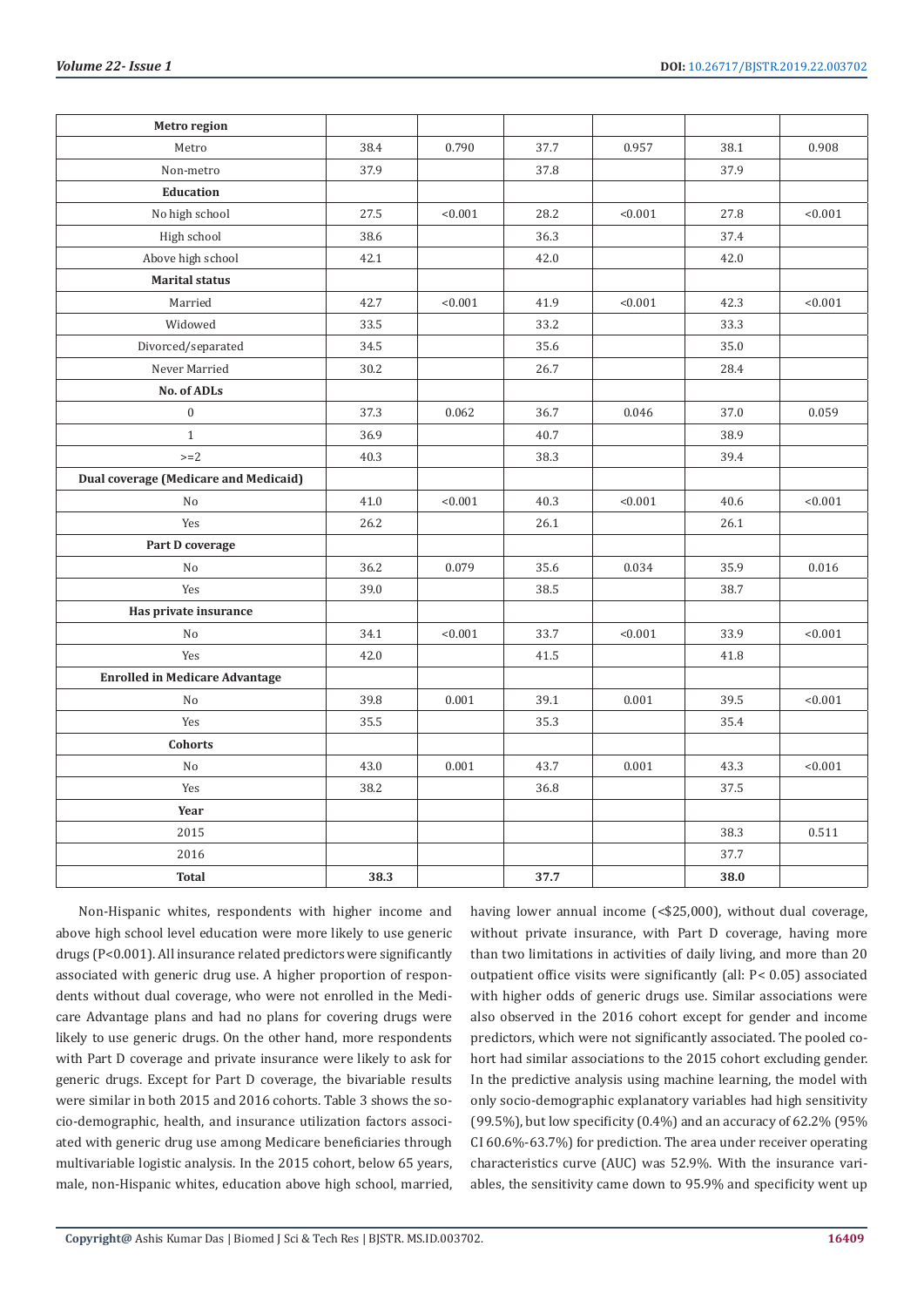to 8%, while the accuracy increased marginally to 62.7% (95% CI 61.2%-64.2%); however, the AUC was the least at 44.7%. Finally, the combined model (socio-demographic and insurance variables) achieved the best balance between the sensitivity (92.3%) and specificity (13.7%) values. This model also outperformed other two

models in terms of accuracy (62.8%) and AUC (58.2%). Figure 1 presents the ROC and AUC for these three models. In the combined model, number of outpatient visits, marital status, race, education and age were the most important predictors for generic drug use (Figure 2).

**Table 3:** Association between generic drug use and socio-demographic determinants.

|                                            | <b>Cohorts</b> |               |         |            |                      |         |            |               |         |
|--------------------------------------------|----------------|---------------|---------|------------|----------------------|---------|------------|---------------|---------|
|                                            |                | 2015          |         |            | 2016<br><b>Total</b> |         |            |               |         |
| <b>Variables</b>                           | Odds ratio     | 95% CI        | p value | Odds ratio | 95% CI               | p value | Odds ratio | 95% CI        | p value |
| Age group, years                           |                |               |         |            |                      |         |            |               |         |
| <65                                        | Reference      |               |         |            |                      |         |            |               |         |
| 65-75                                      | 0.79           | $0.67 - 0.95$ | 0.011   | 0.78       | $0.66 - 0.92$        | 0.004   | 0.79       | $0.70 - 0.89$ | < 0.001 |
| >75                                        | 0.55           | $0.46 - 0.65$ | < 0.001 | 0.57       | $0.48 - 0.68$        | < 0.001 | 0.56       | $0.49 - 0.63$ | < 0.001 |
| Gender                                     |                |               |         |            |                      |         |            |               |         |
| Male                                       | Reference      |               |         | Reference  |                      |         | Reference  |               |         |
| Female                                     | 0.88           | $0.81 - 0.97$ | 0.006   | 1.03       | $0.94 - 1.12$        | 0.534   | 0.96       | $0.90 - 1.02$ | 0.158   |
| Race                                       |                |               |         |            |                      |         |            |               |         |
| Non-Hispanic White                         | Reference      |               |         | Reference  |                      |         | Reference  |               |         |
| Non-Hispanic Black                         | 0.56           | $0.47 - 0.68$ | < 0.001 | 0.59       | $0.50 - 0.71$        | < 0.001 | 0.58       | $0.51 - 0.66$ | < 0.001 |
| Hispanic                                   | 0.70           | $0.59 - 0.82$ | < 0.001 | 0.66       | $0.56 - 0.78$        | < 0.001 | 0.68       | $0.60 - 0.76$ | < 0.001 |
| Other                                      | 0.78           | $0.64 - 0.96$ | 0.016   | 0.81       | $0.67 - 0.99$        | 0.039   | 0.80       | $0.70 - 0.92$ | 0.002   |
| <b>Education</b>                           |                |               |         |            |                      |         |            |               |         |
| No high school                             | Reference      |               |         | Reference  |                      |         | Reference  |               |         |
| High school                                | 1.25           | $1.09 - 1.44$ | 0.002   | 1.10       | $0.96 - 1.26$        | 0.171   | 1.17       | $1.06 - 1.29$ | 0.001   |
| Above high school                          | 1.38           | $1.20 - 1.60$ | < 0.001 | 1.25       | $1.09 - 1.43$        | 0.002   | 1.31       | $1.19 - 1.45$ | < 0.001 |
| <b>Marital status</b>                      |                |               |         |            |                      |         |            |               |         |
| Married                                    | Reference      |               |         | Reference  |                      |         | Reference  |               |         |
| Widowed                                    | 0.77           | $0.69 - 0.87$ | < 0.001 | 0.78       | $0.69 - 0.87$        | < 0.001 | 0.78       | $0.72 - 0.84$ | < 0.001 |
| Divorced/separated                         | 0.85           | $0.74 - 0.98$ | 0.025   | 0.85       | $0.74 - 0.97$        | 0.016   | 0.85       | $0.77 - 0.94$ | 0.001   |
| Never Married                              | 0.59           | $0.48 - 0.73$ | < 0.001 | 0.54       | $0.44 - 0.66$        | < 0.001 | 0.56       | $0.49 - 0.65$ | < 0.001 |
| Metro region                               |                |               |         |            |                      |         |            |               |         |
| Metro                                      | Reference      |               |         | Reference  |                      |         | Reference  |               |         |
| Non-metro                                  | 0.94           | $0.85 - 1.05$ | 0.286   | 1.02       | $0.92 - 1.14$        | 0.647   | 0.98       | $0.91 - 1.06$ | 0.636   |
| Income, annual                             |                |               |         |            |                      |         |            |               |         |
| $<$ \$25,000                               | Reference      |               |         | Reference  |                      |         | Reference  |               |         |
| $>$ \$25,000                               | 0.89           | $0.80 - 1.00$ | 0.045   | 0.95       | $0.85 - 1.06$        | 0.328   | 0.92       | $0.85 - 1.00$ | 0.038   |
| Dual coverage (Medi-<br>care and Medicaid) |                |               |         |            |                      |         |            |               |         |
| No                                         | Reference      |               |         | Reference  |                      |         | Reference  |               |         |
| Yes                                        | 0.52           | $0.44 - 0.62$ | < 0.001 | 0.52       | $0.44 - 0.62$        | < 0.001 | 0.52       | $0.46 - 0.59$ | < 0.001 |
| Part D coverage                            |                |               |         |            |                      |         |            |               |         |
| No                                         | Reference      |               |         | Reference  |                      |         | Reference  |               |         |
| Yes                                        | 1.43           | $1.28 - 1.61$ | < 0.001 | 1.29       | $1.15 - 1.45$        | < 0.001 | 1.36       | $1.25 - 1.47$ | < 0.001 |
| Has private insurance                      |                |               |         |            |                      |         |            |               |         |
| No                                         | Reference      |               |         | Reference  |                      |         | Reference  |               |         |
| Yes                                        | 0.78           | $0.65 - 0.93$ | 0.007   | 0.74       | $0.62 - 0.90$        | 0.002   | 0.76       | $0.67 - 0.86$ | < 0.001 |
| Plan covers drugs                          |                |               |         |            |                      |         |            |               |         |
| No                                         | Reference      |               |         | Reference  |                      |         | Reference  |               |         |
| Yes                                        | 0.91           | $0.82 - 1.01$ | 0.051   | 0.82       | $0.73 - 0.91$        | < 0.001 | 0.86       | $0.80 - 0.93$ | < 0.001 |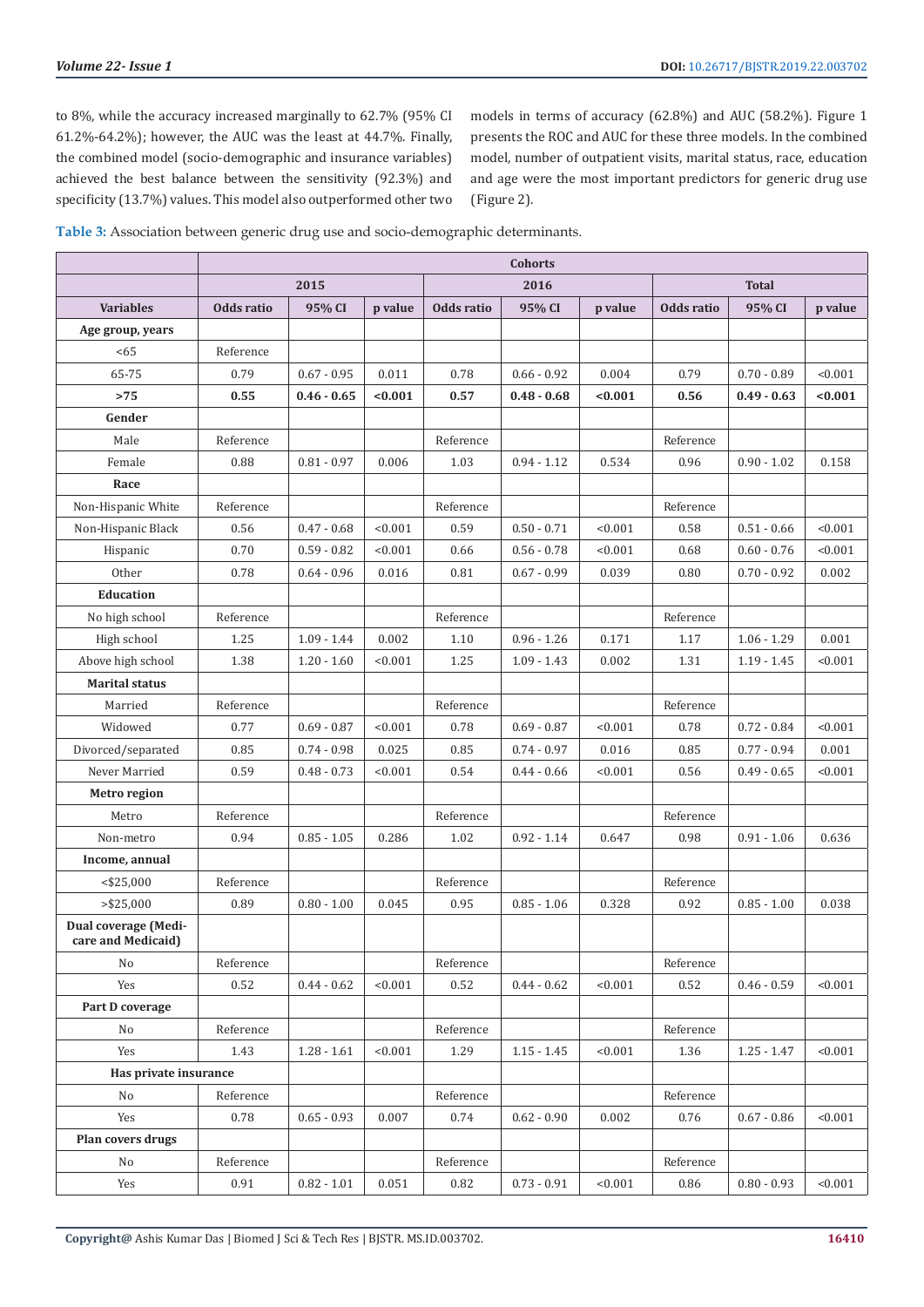| <b>No. of ADLs</b>       |           |               |         |           |               |         |           |               |         |
|--------------------------|-----------|---------------|---------|-----------|---------------|---------|-----------|---------------|---------|
| $\mathbf{0}$             | Reference |               |         | Reference |               |         | Reference |               |         |
| $\mathbf{1}$             | 1.16      | $1.01 - 1.33$ | 0.033   | 1.23      | $1.08 - 1.40$ | 0.002   | 1.20      | $1.09 - 1.32$ | < 0.001 |
| $>=2$                    | 1.22      | $1.10 - 1.36$ | < 0.001 | 1.21      | $1.09 - 1.34$ | 0.002   | 1.22      | $1.13 - 1.31$ | < 0.001 |
| No. of outpatient visits |           |               |         |           |               |         |           |               |         |
| None                     | Reference |               |         | Reference |               |         | Reference |               |         |
| $1$ to $5$               | 1.32      | $1.11 - 1.58$ | 0.002   | 1.20      | $1.01 - 1.43$ | 0.041   | 1.26      | $1.11 - 1.43$ | < 0.001 |
| 6 to 10                  | 1.59      | $1.32 - 1.92$ | < 0.001 | 1.50      | $1.25 - 1.81$ | < 0.001 | 1.55      | $1.36 - 1.77$ | < 0.001 |
| 11 to 15                 | 1.87      | $1.52 - 2.31$ | < 0.001 | 1.802133  | $1.47 - 2.21$ | < 0.001 | 1.84      | $1.59 - 2.13$ | < 0.001 |
| 16 to 20                 | 1.78      | $1.38 - 2.30$ | < 0.001 | 1.807853  | $1.41 - 2.32$ | < 0.001 | 1.81      | $1.51 - 2.16$ | < 0.001 |
| > 20                     | 2.05      | $1.57 - 2.68$ | < 0.001 | 1.841272  | $1.43 - 2.38$ | < 0.001 | 1.94      | $1.62 - 2.34$ | < 0.001 |
| No. of inpatient visits  |           |               |         |           |               |         |           |               |         |
| None                     | Reference |               |         | Reference |               |         | Reference |               |         |
| $1$ to $5$               | 0.95      | $0.80 - 1.13$ | 0.585   | 0.97      | $0.82 - 1.15$ | 0.738   | 0.96      | $0.85 - 1.08$ | 0.508   |
| 6 to 10                  | 0.72      | $0.50 - 1.03$ | 0.071   | 0.71      | $0.48 - 1.06$ | 0.095   | 0.71      | $0.55 - 0.93$ | 0.013   |
| 11 to 15                 | 1.73      | $0.96 - 3.10$ | 0.066   | 0.95      | $0.51 - 1.77$ | 0.881   | 1.30      | $0.86 - 1.98$ | 0.216   |
| 16 to 20                 | 0.85      | $0.42 - 1.71$ | 0.642   | 1.23      | $0.62 - 2.44$ | 0.544   | 1.01      | $0.62 - 1.65$ | 0.955   |
| Year                     |           |               |         |           |               |         |           |               |         |
| 2015                     |           |               |         |           |               |         | Reference |               |         |
| 2016                     |           |               |         |           |               |         | 0.98      | $0.92 - 1.04$ | 0.504   |



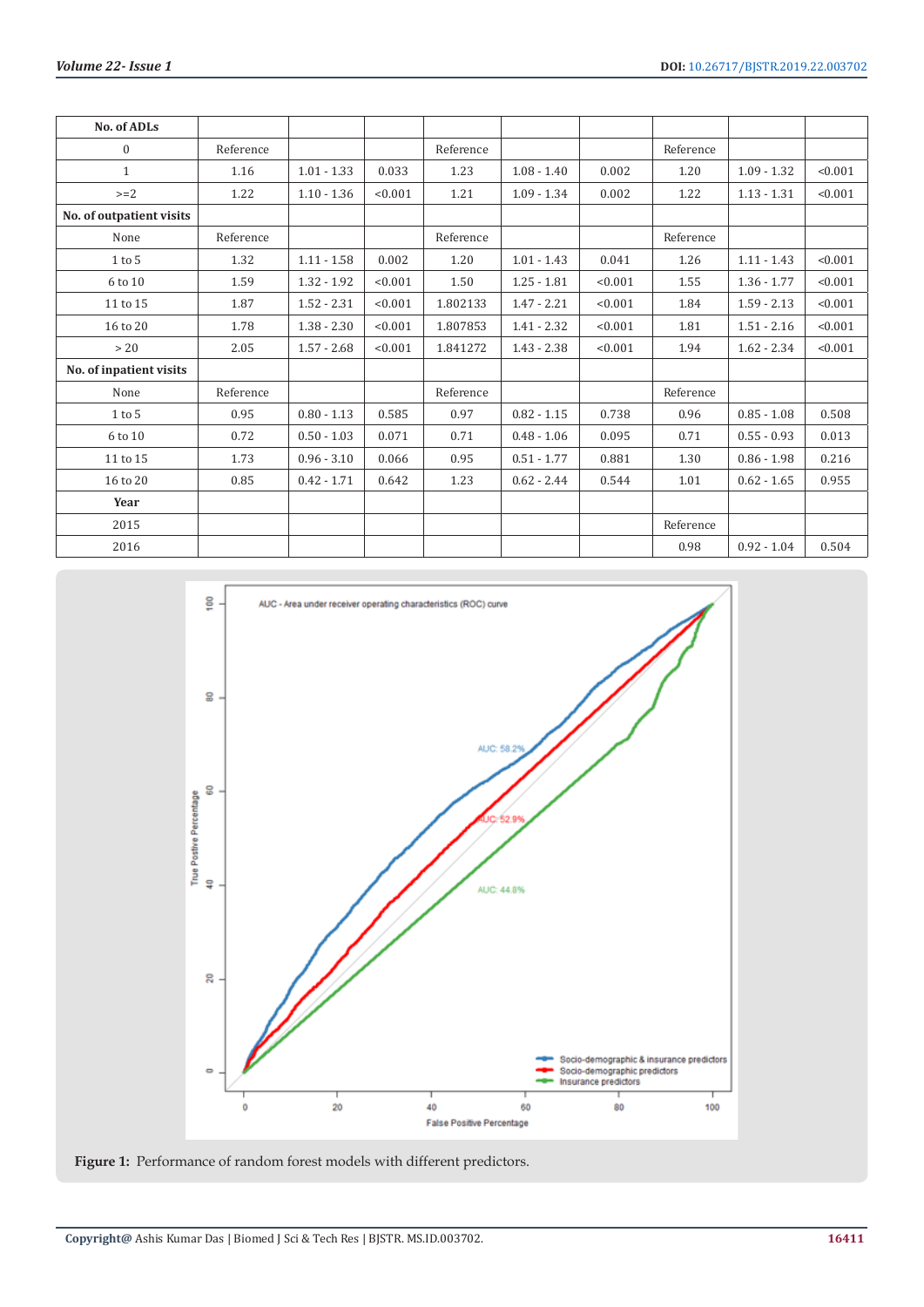

# **Discussion**

Our study showed that the odds of generic drug use was relatively higher among Medicare beneficiaries who were below 65 years, non-Hispanic whites, education above high school, married, without dual coverage, without private insurance, with Part D coverage, having more than two limitations in activities of daily living, and more than 20 outpatient office visits. In the 2015 cohort alone, being a male and having lower annual income (<\$25,000) were also associated with a higher chance of generic drug use unlike in the 2016 cohort. The pooled cohort had similar associations to the 2015 cohort excluding gender predictor. In the predictive analysis using machine learning, number of outpatient visits, marital status, race, education and age were the most important predictors for generic drug use in the pooled cohort. A recent study also showed dispensing of generic drugs is consistently high (74%) among Medicare beneficiaries compared to the commercial beneficiary population in the last few years. [20] Also, existing evidence reflected a higher proportion of generic drugs use, especially for chronic conditions among white populations [20]. There are also indications of increased healthcare utilization, especially for annual wellness visits among non-Hispanic whites [15]. In contrast to our findings, a recent study found high generic drug use among older adults, specifically for chronic health conditions (e.g., thyroid disorders) [20]. Our study showed this probability to be higher among adults under 65 years. We did not observe this trend as we did not examine the drug dispensing patterns for various health conditions. It is true that the nature of disease and health condition could be a driver of dispensing drugs [21]. More generic drug use among adults below 65 years compared to above 65 groups perhaps could be due to medical necessity for prescription drugs [20].

Similar to our findings in the 2015 cohort, another study also found that the use of branded drugs was relatively less among males [21]. This gender difference in dispensing generic drugs was not observed in the 2016 cohort, indicating that perhaps the awareness and need for cost-effective generic drugs have spread eventually to both genders under the Medicare program [1]. Prevailing evidence confirms our findings that beneficiaries with the Part D coverage are more likely to avail generic drugs [22]. One of the reasons could be prescription formulary benefit design targeting increased the use of low-cost generic drugs under the Part D coverage [23]. Additional policy measures such as not increasing generic drug price and wider availability of generic drugs, including fast tracking generic drug applications will further ensure this reliance on generic drugs under other components of the Medicare program. Typically, if healthcare utilization involves a higher out-of-pocket expenditure on branded drugs, only higher income groups will be more inclined to avail care and branded drugs [15].

Our study also found that generic drugs use was higher among lower income groups. Lower affordability could be a reason for a direct association between number of outpatient visits and generic drug use in the study. Lower income groups have better affordability for generic drugs and generic drugs have better patient compliance, especially among low income groups [1]. Around 20 percent of brand-name prescriptions are abandoned, compared to 7.7 percent of generics among approved claims in 2016 under the Medicare program [1]. Since generic drugs are more cost saving, policy strategies are needed to encourage generic drugs use even among higher income groups under the Medicare program. Although health conditions can be predictors of generic drug use, this study did not consider health conditions [24]. CMS asks respondents "did